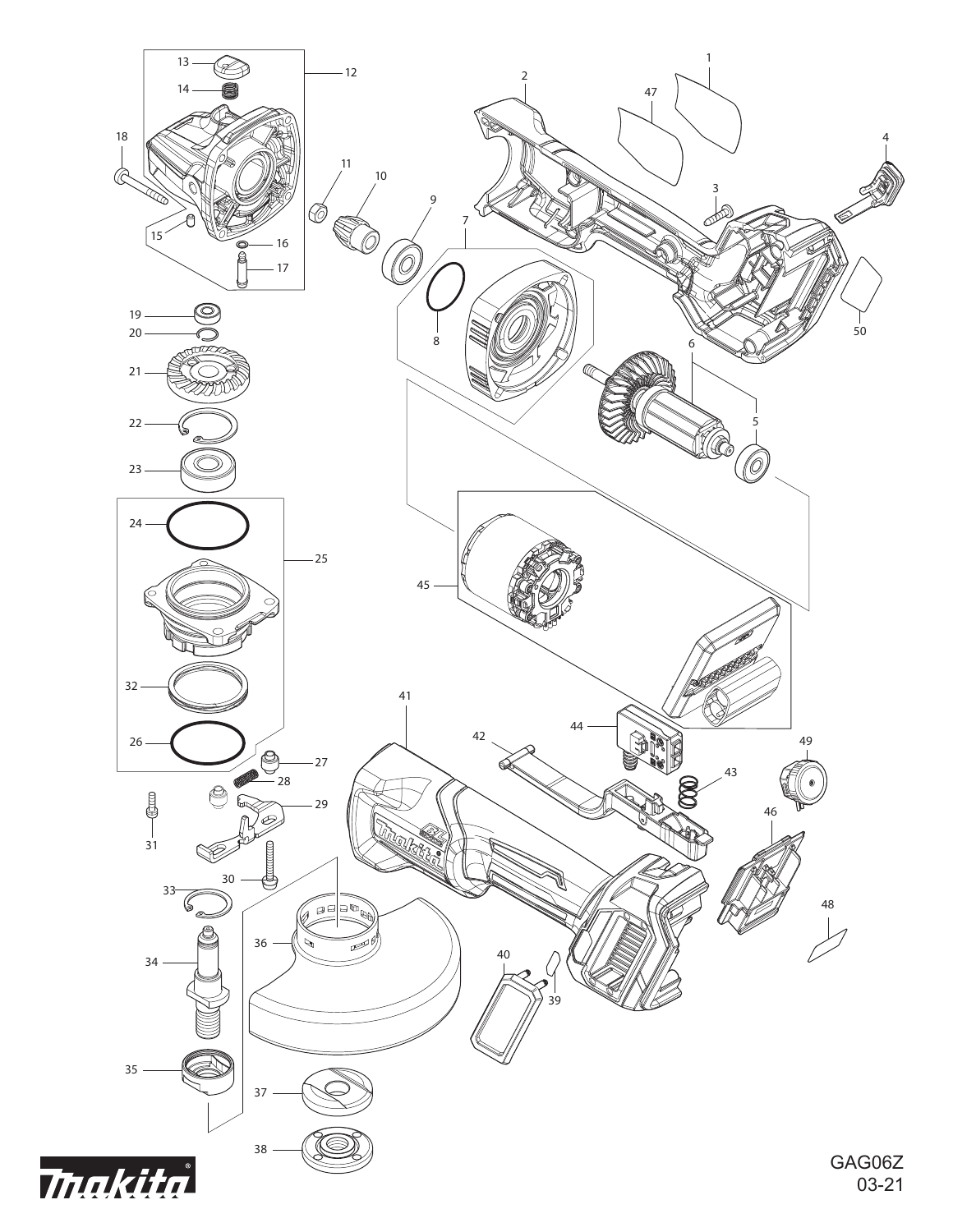## **Model GAG06Z Parts List**

A = Standard Equipment = Circuit Diagram

| Item# |                 | Part#        | Description                     | Q'ty Unit |
|-------|-----------------|--------------|---------------------------------|-----------|
| 001   |                 | 8008U5-3     | <b>CLEAR LABEL</b>              | 1 PC.     |
| 002   |                 | 183P78-5     | MOTOR HOUSING SET               | 1 PC.     |
|       |                 | C10 263005-3 | <b>RUBBER PIN 6</b>             | 2 PC.     |
|       | D <sub>10</sub> |              | <b>INC. 41</b>                  |           |
| 003   |                 | 266326-2     | <b>TAPPING SCREW 4X18</b>       | 5 PC.     |
| 004   |                 | 140G30-2     | <b>CAP COMPLETE</b>             | 1 PC.     |
|       |                 | C10 213218-6 | O RING 16                       | 1 PC.     |
|       |                 | C20 818H48-4 | <b>CAP LABEL</b>                | 1 PC.     |
| 005   |                 |              | 210023-2 BALL BEARING 627DDW    | 1 PC.     |
|       | 006 00          | 519595-7     | <b>ROTOR ASS'Y</b>              | 1 PC.     |
|       | D <sub>10</sub> |              | <b>INC. 5</b>                   |           |
| 007   |                 | 136190-4     | <b>GEAR HOUSING COVER ASS'Y</b> | 1 PC.     |
|       | D <sub>10</sub> |              | INC. 8                          |           |
| 008   |                 | 213445-5     | O-RING 26                       | 1 PC.     |
| 009   |                 | 210042-8     | <b>BALL BEARING 629LLB</b>      | 1 PC.     |
| 010   |                 | 226976-5     | SPIRAL BEVEL GEAR 10            | 1 PC.     |
| 011   |                 | 252186-8     | HEX. NUT M6                     | 1 PC.     |
| 012   |                 | 136198-8     | <b>GEAR HOUSING ASS'Y</b>       | 1 PC.     |
|       | D <sub>10</sub> |              | INC. 13-17                      |           |
| 013   |                 | 412234-7     | PIN CAP                         | 1 PC.     |
| 014   |                 | 233072-2     | <b>COMPRESSION SPRING 8</b>     | 1 PC.     |
| 015   |                 | 263002-9     | <b>RUBBER PIN 4</b>             | 1 PC.     |
| 016   |                 | 213960-9     | O RING 5                        | 1 PC.     |
| 017   |                 | 256546-6     | <b>SHOULDER PIN 4</b>           | 1 PC.     |
| 018   |                 | 266048-4     | <b>TAPPING SCREW 4X40</b>       | 4 PC.     |
| 019   |                 | 210033-9     | <b>BALL BEARING 696ZZ</b>       | 1 PC.     |
| 020   |                 | 233950-6     | <b>RING SPRING 11</b>           | 1 PC.     |
| 021   |                 | 226862-0     | SPIRAL BEVEL GEAR 37            | 1 PC.     |
| 022   |                 | 962151-6     | <b>RETAINING RING R-32</b>      | 1 PC.     |
| 023   |                 | 211129-9     | <b>BALL BEARING 6201DDW</b>     | 1 PC.     |
| 024   |                 | 213622-9     | O RING 45                       | 1 PC.     |
| 025   |                 | 136262-5     | <b>BEARING BOX ASS'Y</b>        | 1         |
|       | D <sub>10</sub> |              | INC. 24,26,32                   |           |
| 026   |                 | 213510-0     | O RING 36                       | 1 PC.     |
| 027   |                 | 327322-6     | SLEEVE 4                        | 2 PC.     |
| 028   |                 | 232490-1     | <b>COMPRESSION SPRING 4</b>     | 1 PC.     |
| 029   |                 | 347641-4     | <b>LEVER B</b>                  | 1 PC.     |
| 030   |                 | 911159-7     | PAN HEAD SCREW M4X30            | 2 PC.     |
| 031   |                 | 911138-5     | P.H.SCREW M4X20 WITH WR         | 2 PC.     |
| 032   |                 | 232542-8     | <b>SCROW WAVE SPRING 41</b>     | 1 PC.     |
| 033   |                 | 962105-3     | <b>RETAINING RING R-26</b>      | 1 PC.     |
| 034   |                 | 326670-0     | <b>SPINDLE A</b>                | 1 PC.     |
| 035   |                 | 310515-2     | <b>LEAD FLANGE A</b>            | 1 PC.     |
| 036   |                 | 140N43-5     | WHEEL COVER 125L COMPLETE       | 1 PC.     |
|       |                 | C10 813N68-9 | <b>CAUTION LABEL</b>            | 1 PC.     |
| 037   |                 | 224448-4     | <b>INNER FLANGE 45B</b>         | 1 PC.     |
| 038   |                 | 193465-4     | <b>LOCK NUT 5/8-45</b>          | 1 PC.     |
| 039   |                 | 8005T5-8     | <b>XGT LOGO LABEL</b>           | 1 PC.     |
| 040   |                 | 422610-7     | <b>DUST COVER</b>               | 1         |
|       |                 |              |                                 |           |